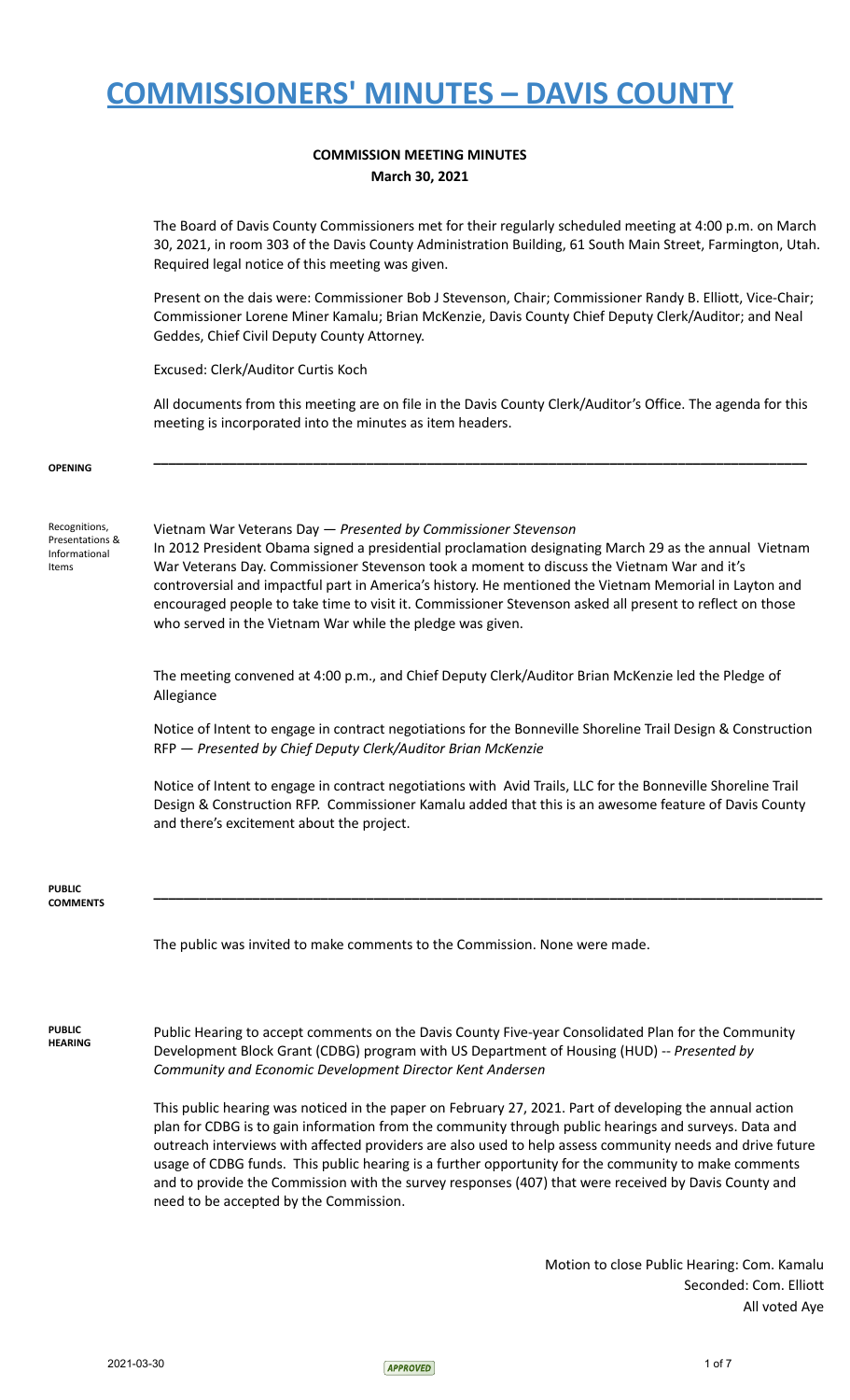#### **BUSINESS/ ACTION**

#### **ANIMAL CARE**

Grant #2021-123 from Banfield Foundation for receipt of funds in support of direct veterinary care, food, and supplies

**1. Grant #2021-123 from Banfield Foundation for receipt of funds in support of direct veterinary care, food, and supplies** — *Presented by Davis County Animal Care Development Manager Kevin Stuart*

**\_\_\_\_\_\_\_\_\_\_\_\_\_\_\_\_\_\_\_\_\_\_\_\_\_\_\_\_\_\_\_\_\_\_\_\_\_\_\_\_\_\_\_\_\_\_\_\_\_\_\_\_\_\_\_\_\_\_\_\_\_\_\_\_\_\_\_\_\_\_\_\_\_\_\_\_\_\_\_\_\_\_\_\_\_\_\_\_**

Davis County Animal Care was nominated for the following two grants and the resulting funds will be recognized as new revenue in upcoming budget amendments. The Practice Manager, Melinda Anderson, and the Chief of Staff, Dr. Nikki Sahagun for Banfield Foundation, a veterinary hospital located in Layton, nominated Davis County Animal Care for this grant.

The receivable amount is \$1,000.

Grant #2021-124 from Petsmart Charities for unrestricted field grant as part of the Petsmart Charities Emergency Relief Program

**2. Grant #2021-124 from Petsmart Charities for unrestricted field grant as part of the Petsmart Charities Emergency Relief Program** — *Presented by Davis County Animal Care Development Manager Kevin Stuart*

Interim District Leader for PetSmart's Utah District, Kristen Reed nominated Davis County Animal Care for this grant.

The receivable amount is \$2,500.

Agreement #2021-125 with Petsmart Charities to allow animal adoptions through Petsmart retail locations

**3. Agreement #2021-125 with Petsmart Charities to allow animal adoptions through Petsmart retail locations** — *Presented by Davis County Animal Care Development Manager Kevin Stuart*

This adoption agreement allows Davis County Animal Care to continue a long-term relationship with PetSmart to place kittens and cats in their storefronts for adoption. Approximately 400 animals have been adopted over the past four years through our partnership with PetSmart in Layton. As an additional financial benefit, Davis County Animal Care may also receive an additional \$2,000 in awards as long as at least 100 animal adoptions are made through their storefront in a fiscal year.

Amendment #2016-232-E to interlocal Cooperation Agreement with Farmington City

**4. Amendment #2016-232-E to Interlocal Cooperation Agreement with Farmington City to replace Exhibit A for animal care services** — *Presented by Davis County Animal Care Development Manager Kevin Stuart*

The contract period is  $03/01/2021$  to  $12/31/2021$ . The receivable amount is \$76,591.48.

#### **CHILDREN'S JUSTICE CENTER**

Grant Application #2021-126 to National Children's Alliance Utah AG's office for sub award for support of Children's Advocacy Centers

**5. Grant Application #2021-126 to National Children's Alliance Utah AG's office for sub-award for support of Children's Advocacy Centers** — *Presented by Children's Justice Center Director Tanya Perkins*

This grant helps pay a portion of the director's salary, and they've received this award for some time. It started at \$10,000 a year and has decreased over time. Unfortunately, this is the last year.

The receivable amount is \$7,000.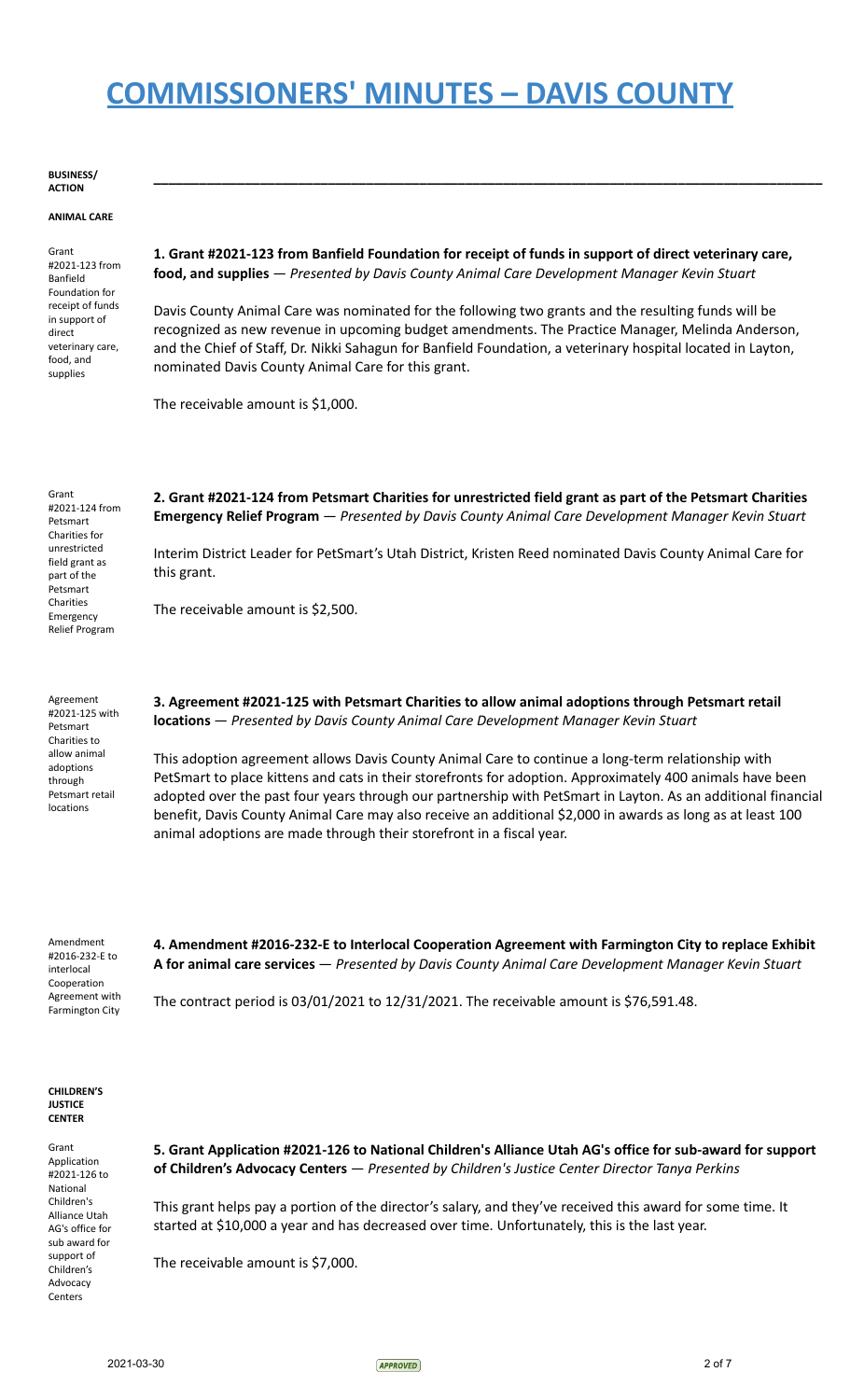#### **COMMISSION**

Funding Allocation Letter #2020-283-B for SFY2021 from the Utah Dept. of Human Service, Div. of Substance Abuse and Mental Health

**6. Funding Allocation Letter #2020-283-B for SFY2021 from the Utah Department of Human Service, Division of Substance Abuse and Mental Health for a funding increase for Substance Abuse - Bureau of Justice Assistance (BJA) Drug Court for Substance Abuse** — *Presented by Commissioner Kamalu*

This is a funding increase for substance abuse and is pass-through funding to Davis Behavioral Health.

The contract period is 03/08/2021 to 06/30/2022. The pass-through amount is \$24,227.

#### **COMMUNITY AND ECONOMIC DEVELOPMENT**

Subrecipient Agreement #2021-128 with Davis County Health Dept. for CDBG CARES ACT program funding of Health Mobile Vaccination Units COVID 19 Project

**7. Subrecipient Agreement #2021-128 with Davis County Health Department for CDBG CARES ACT program funding of Health Mobile Vaccination Units COVID 19 Project** — *Presented by Community and Economic Development Director Kent Andersen*

The funds are for two cargo vans to be used as mobile vaccinations units and freezers for the Health Department.

**8. Amendment #2020-255-A with Family Connection Center (dba Open Doors) for Community**

**Activity funding** — *Presented by Community and Economic Development Director Kent Andersen*

The contract period is 03/01/2021 to 09/30/2022. The payable amount is \$76,000.

Amendment #2020-255-A with Family Connection Center (dba Open Doors) for CDBG funding for Program Years 2020-2021

Agreement #2021-129 with Resource **Consultants** 

**9. Agreement #2021-129 with Resource Consultants for Program Years 2021-25 Consolidated Plan, PY2021 Annual Action Plan and Analysis of Impediments to HUD** — *Presented by Community and Economic Development Director Kent Andersen*

**Development Block Grant (CDBG) funding for Program Years 2020-2021 for Food Bank Project COVID-19**

The contract period is 03/01/2021 to 08/31/2021. The payable amount is \$43,350.

The contract period is 03/01/2021 to 06/30/2021. The payable amount is \$60,000.

Resolution #202-429-A to adopt the CDBG agreement with Sunset City for the Program Years 2020-21 Waterline Project

**10. Resolution #202-429-A to adopt the Community Development Block Grant (CDBG) agreement with Sunset City for the Program Years 2020-21 Waterline Project** — *Presented by Community and Economic Development Director Kent Andersen*

This amendment adds \$25,000 to help Sunset finish their waterline project, located at 300 West 1600 North, this year.

The contract period is 07/01/2020 to 06/30/2021. The total payable amount is \$160,000.

Ratify Agreement #2021-130 with State of Utah Dept. of **Workforce** Services for

**11. Ratify Agreement #2021-130 with State of Utah Department of Workforce Services for Emergency Rental Assistance program** — *Presented by Community and Economic Development Director Kent Andersen*

To date, the Department of Workforce Services has assisted 92 Davis County households for a total of \$112,000. This program will run through the end of the year and outreach efforts for access to this program

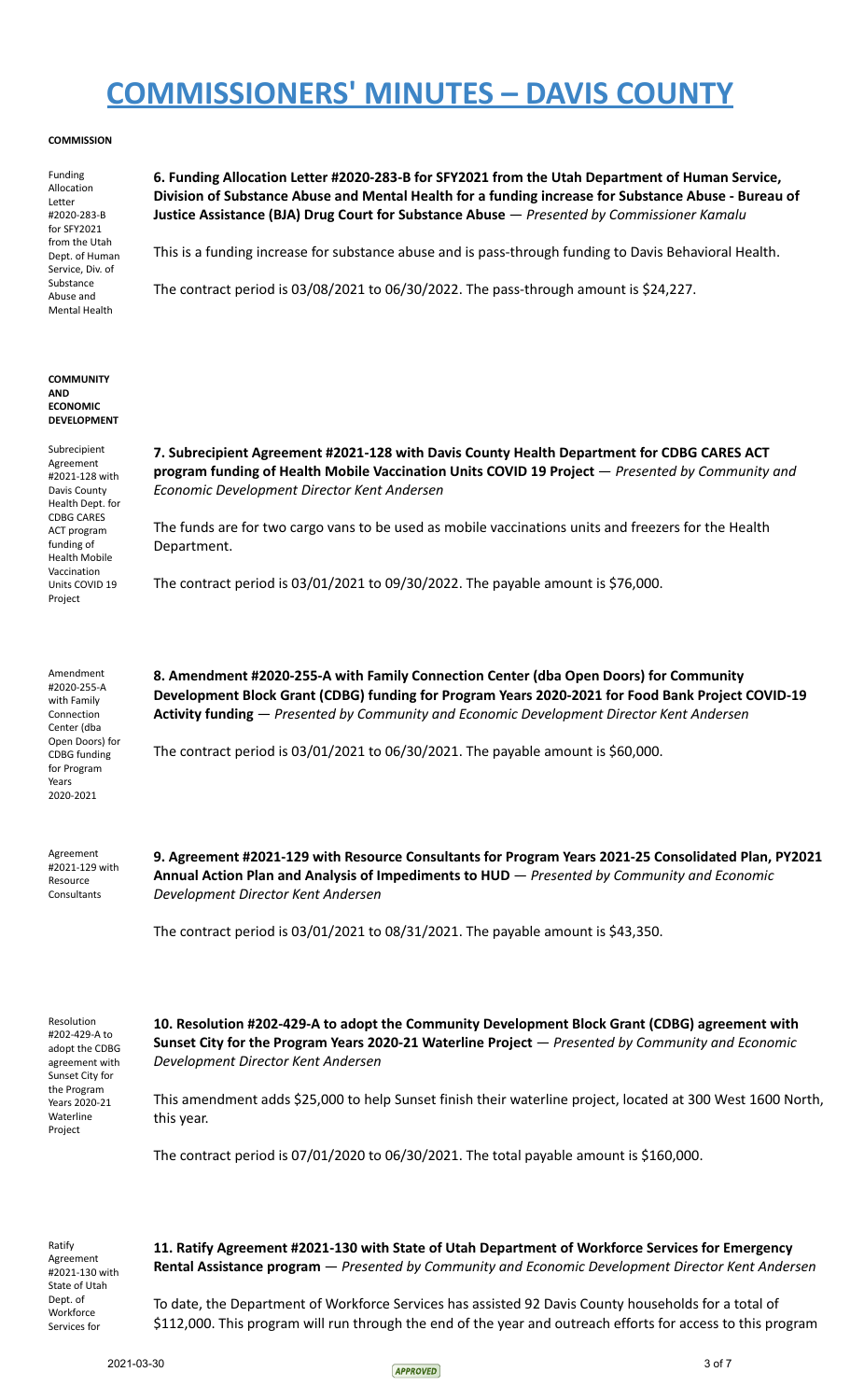Emergency Rental Assistance program

will continue to be made.

The payable amount is \$10,561,794.

Agreement #2021-131 with Saunders Outdoor to place digital billboards to support Discover Davis rebranding efforts

**12. Agreement #2021-131 with Saunders Outdoor to place digital billboards to support Discover Davis rebranding efforts** — *Presented by Community and Economic Development Director Kent Andersen*

This agreement with Saunders Outdoor is to place digital billboards to support our Discover Davis rebranding for a billboard located in Layton.

The payable amount is \$13,200 to be paid out monthly over 12 months.

Letter of Concurrence and Match Agreement #2021-132 with Wasatch Front Regional Council (WFRC)

**13. Letter of Concurrence and Match Agreement #2021-132 with Wasatch Front Regional Council (WFRC) for \$25,000 grant to update Davis County's Economic Development Strategic Plan** — *Presented by Community and Economic Development Director Kent Andersen*

This grant is to update the Economic Development Strategic Plan that hasn't been updated since 2013.

There is a match of \$5,000 required by Davis County, and the grant amount is \$25,000.

Agreement #2021-133 with MetaSports FC for rental space at Legacy Sports Fields

**14. Agreement #2021-133 with MetaSports FC for rental space at Legacy Sports Fields for home Utah Youth Soccer league play** — *Presented by Community and Economic Development Director Kent Andersen*

The contract period is 03/22/2021 to 05/21/2021. The receivable amount is \$6,324.20.

Agreement #2021-134 with Northern Utah Division Model Railroad Association for rental space

**15. Agreement #2021-134 with Northern Utah Division Model Railroad Association for rental space for model railroad train expo** — *Presented by Community and Economic Development Director Kent Andersen*

The contract period is 11/04/2021 to 11/07/2021. The receivable amount is \$4,377.50.

Agreement #2021-135 with Utah Avalanche for rental space for Utah Youth Soccer League

**16. Agreement #2021-135 with Utah Avalanche for rental space for Utah Youth Soccer League home soccer games** — *Presented by Community and Economic Development Director Kent Andersen*

The contract period is 03/22/2021 to 05/11/2021 [May 22, 2021]. The receivable amount is \$2,039.40.

Agreement #2021-136 with Utah State University (USU) Extension for use of exhibit buildings

**17. Agreement #2021-136 with Utah State University (USU) Extension for use of the exhibit buildings for Regional Ambassador Retreat** — *Presented by Community and Economic Development Director Kent Andersen*

The contract date is for April 10, 2021. This agreement would be a credit against the in-kind agreement #2021-020 between USU Extension and Davis County.

**HEALTH**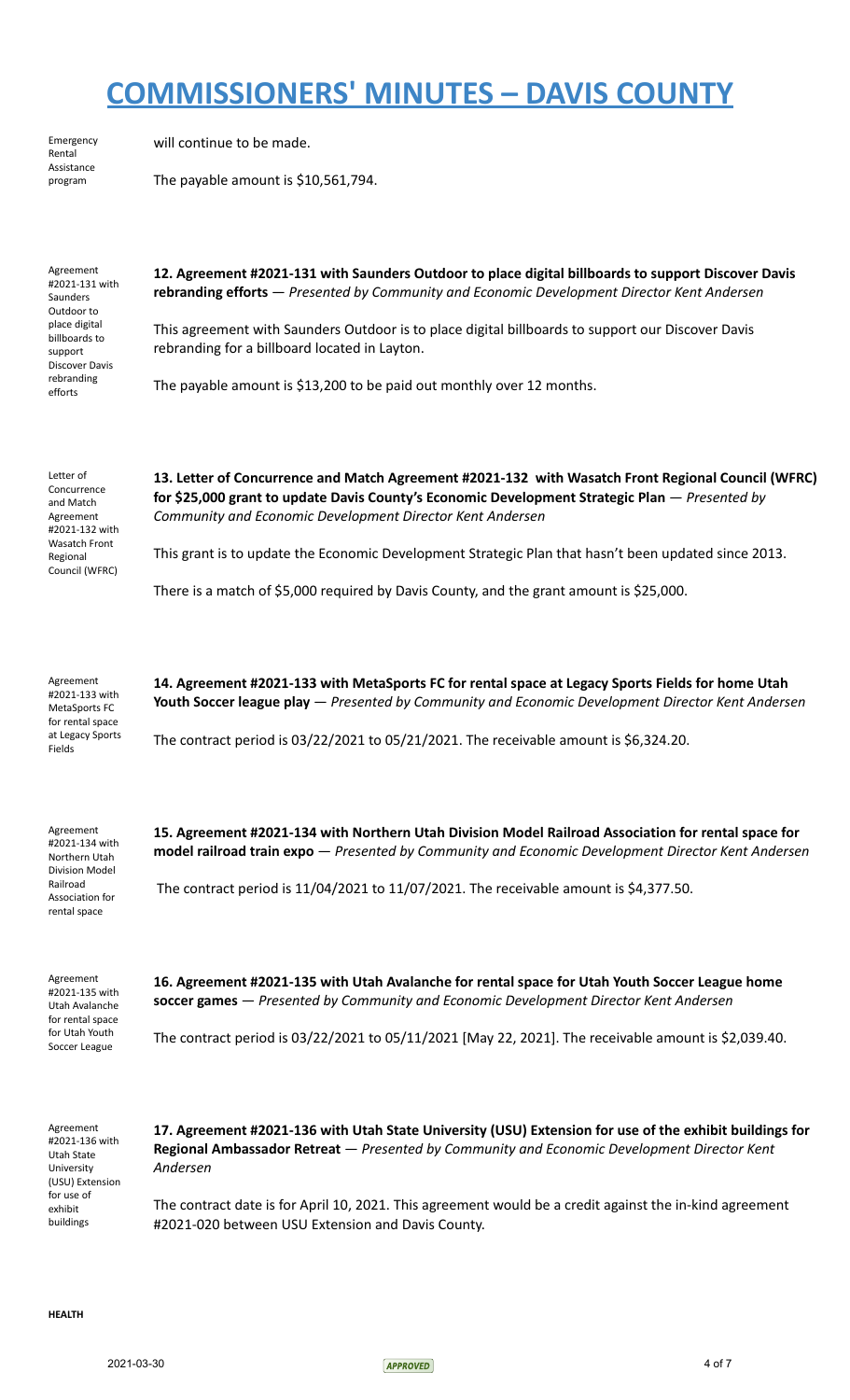Agreement #2021-137 with All Calls Medical LLC for direct purchase of in-home senior services care

**18. Agreement #2021-137 with All Calls Medical LLC for direct purchase of in-home senior services care** — *Presented by Commissioner Kamalu*

The contract period is 01/01/2021 to 06/30/2021. The payable amount is dependent upon the service provided.

Agreement #2021-138 with Farmington City Corp.

**19. Agreement #2021-138 with Farmington City Corp. for standby on-site ambulance services for mass vaccination clinic at LEC** — *Presented by Commissioner Kamalu*

The contract begins 03/01/2021. The payable amount is \$50 per hour.

Agreement #2021-139 with Midtown **Community** Health Center for lease of space of Davis County facility

### **20. Agreement #2021-139 with Midtown Community Health Center for lease of space of Davis County facility** — *Presented by Commissioner Kamalu*

This agreement is for the lease of space to the Midtown Community Health Center, located inside the county health building. Midtown provides services for Davis County's low-income population, and it's just a fantastic clinic and partnership. Midtown is one of many organizations that has done a lot of outreach to make sure that the distribution of the vaccine has been equitable.

The contract period is 03/16/2021 to 03/15/2031. The receivable amount is \$400,000 total with monthly installments of \$3,333.33.

Summary List #2021-140 of organizations (31) donating lunches for employees at the Mass Vaccination Clinic

**21. Summary List #2021-140 of organizations (3) donating lunches for employees at the Mass Vaccination Clinic** — *Presented by Commissioner Kamalu*

The contract period is 3/10/2021 to 03/31/2021. The amount of the lunches contributed was valued at \$1875, \$3,375, and \$1,315 respective to each.

Commissioner Stevenson recognized all of the things the Health Department does, including the social service part of their work and the outreach done by the Health Department in the community.

#### **LIBRARY**

Agreement #2021-141 with Patron Point, Inc. for software program for library patron information and outreach

**22. Agreement #2021-141 with Patron Point, Inc. for a software program for library patron information and outreach** — *Presented by Library Deputy Director Ellen Peterson*

This software is specifically designed for libraries and allows the library to email all patrons at once, to send customized reading recommendations based on what people have checked out before, help with online library card applications, and other functionality for the website and outreach.

The contract period is 03/30/2021 to 03/29/2024. The payable amount is \$54,250.

The new Deputy Director for the Library, Ellen Peterson, was introduced.

**SHERIFF"S OFFICE**

Interlocal Agreement #2021-142 with **23. Interlocal Agreement #2021-142 with Kaysville City for dispatch services for police and fire within city limits** — *Presented by Chief Susan Poulsen*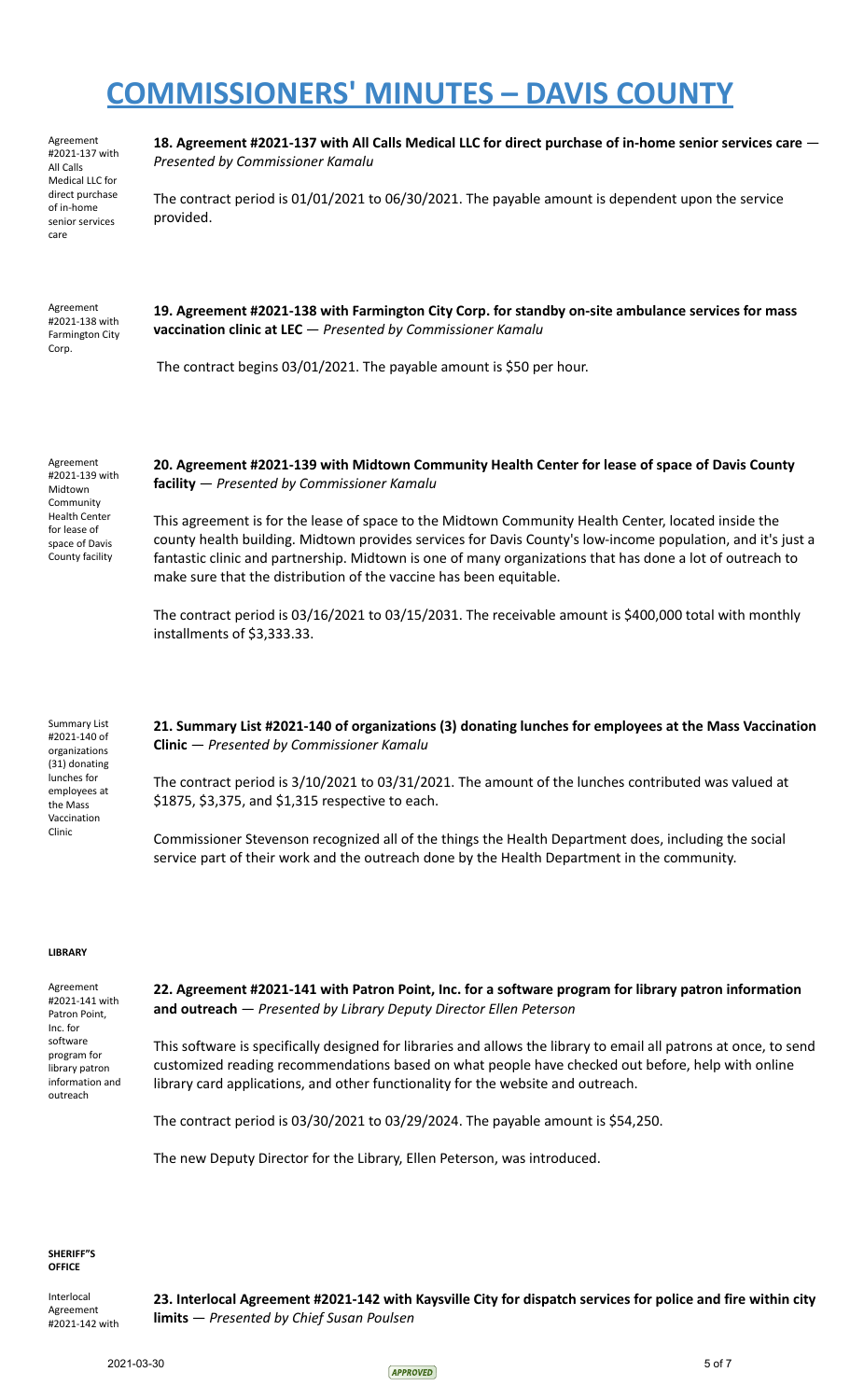Kaysville City for dispatch<br>services

The contract period is 07/01/2021 to 06/30/2022. The receivable amount is \$131,628.40.

Interlocal Agreement #2021-143 with Woods Cross City for formation of a public order unit

**24. Interlocal Agreement #2021-143 with Woods Cross City for the formation of a public order unit to respond to civil unrest which may occur within Davis County and/or other cities** — *Presented by Chief Susan Poulsen*

This agreement is for the formation of a public order unit. It's a payable and a receivable for the County to purchase a bulk rate of equipment to outfit that unit with their equipment the necessary equipment needed, and then it will be reimbursed from the City.

The contract period is from 03/30/2021 and will end when the project is finished. The payable and receivable amounts will be determined later.

Agreement #2021-144 with Justin Vicente for Law Enforcement Academy **25. Agreement #2021-144 with Justin Vicente for Law Enforcement Academy including wages and benefits** — *Presented by Chief Susan Poulsen* The contract period is 03/30/2021 to 03/30/2023. The receivable amount is \$16,090.

> Motion to Approve items 1-25, as presented: Com. Elliott Seconded: Com. Kamalu All voted Aye

Commissioner Kamalu moved to recess to the Board of Equalization. Commissioner Elliott seconded the motion. All voted Aye.

**\_\_\_\_\_\_\_\_\_\_\_\_\_\_\_\_\_\_\_\_\_\_\_\_\_\_\_\_\_\_\_\_\_\_\_\_\_\_\_\_\_\_\_\_\_\_\_\_\_\_\_\_\_\_\_\_\_\_\_\_\_\_\_\_\_\_\_\_\_\_\_\_\_\_\_\_\_\_\_\_\_\_\_\_\_\_\_\_**

**BOARD OF EQUALIZATION**

Property Tax Register Property Tax Register matters were presented by Brian McKenzie, Davis County Chief Deputy Clerk/Auditor, as follows:

**Auditor's Adjustments**

Nine Veteran's Tax Exemptions and one Active Duty Exemption.

### **Assessor's Adjustments**

Three adjustments for 2020.

Motion to Approve: Com. Elliott Seconded: Com. Kamalu All voted Aye

Commissioner Kamalu moved to reconvene Commission Meeting. Commissioner Elliott seconded the motion. All voted Aye.

**\_\_\_\_\_\_\_\_\_\_\_\_\_\_\_\_\_\_\_\_\_\_\_\_\_\_\_\_\_\_\_\_\_\_\_\_\_\_\_\_\_\_\_\_\_\_\_\_\_\_\_\_\_\_\_\_\_\_\_\_\_\_\_\_\_\_\_\_\_\_\_\_\_\_\_\_\_\_\_\_\_\_\_\_\_\_\_\_**

**CONSENT ITEMS**